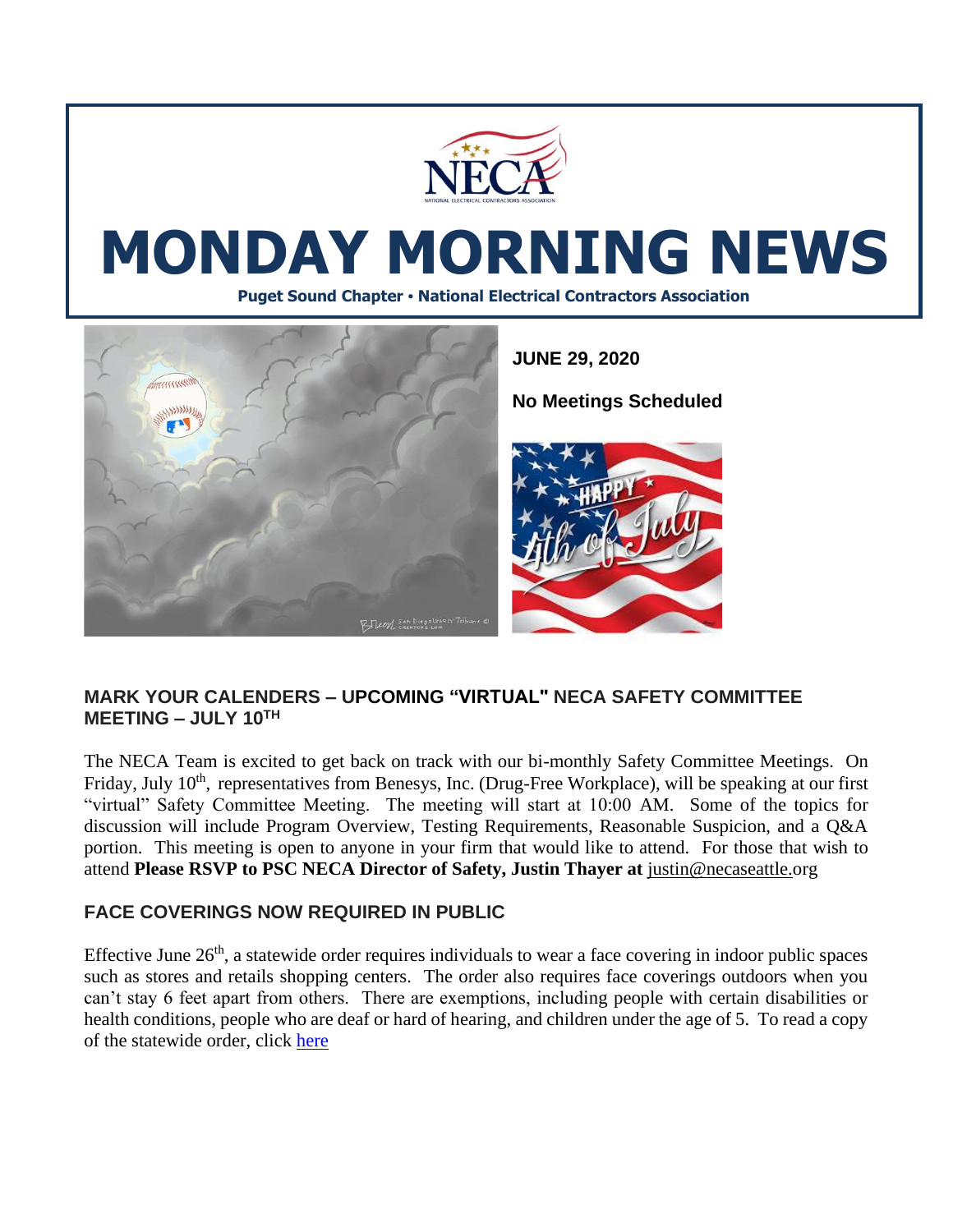### **NECA MEMBERS RECEIVE DISCOUNTS AT OFFICE DEPOT**

NECA Contracting Members have access to these great benefits with Office Depot and OfficeMax:



- Savings of up to 75% off the officedepot.com regular prices on the Best Value List of preferred products
- Substantial discounts on thousands of products
- Free next-day delivery  $*$
- Low costs on both printing and photocopying
- Choose online or in store? Discounts apply either way!

*\*Free Delivery: Minimum purchase required after discounts and before taxes. Orders outside our local delivery area and most furniture, oversized, bulk items, cases of bottled water and other beverages and special order items do not qualify. Non-qualifying orders incur a delivery charge (minimum charge of \$9.99). Many orders can be delivered next business day (between 8:30 AM and 5:00 PM) if placed online or via phone by 5:00 PM or via fax by 3:00 PM, local time (In most locations). Other restrictions apply. For more information or to register for the program click [here.](https://community.officedepot.com/GPOHome?id=86127285)*

### **STATE AUDIT SUGGESTS SOUND TRANSIT CAN DO BETTER WHEN IT COMES TO ADVANCE PLANNING, CONTRACTING**

Washington's State Auditor's Office is trying to get Sound Transit back in shape financially. An audit was recently conducted and included ways the agency could cut costs. The report states that since the ST3 transportation package was approved by voters in 2016, cost increases and equipment failures on Sound Transit projects have raised questions about project oversight. One of the bigger cost overruns occurred on the light rail line from Federal Way to Lynnwood (\$1.1 billion). The light-rail extension from Seattle to the I-90 bridge called for \$225 million in additional funds.



The audit is suggesting Sound Transit limit the number of order changes meant to correct design or contract mistakes. During the time period examined by the audit there were 300 change orders worth \$172 million; \$100 million addressed mistakes or missing information in designs and contracts. The State Auditor's Office is recommending that Sound Transit do more advanced planning. Sound Transit CEO Peter Rogoff says the agency is already applying lessons learned.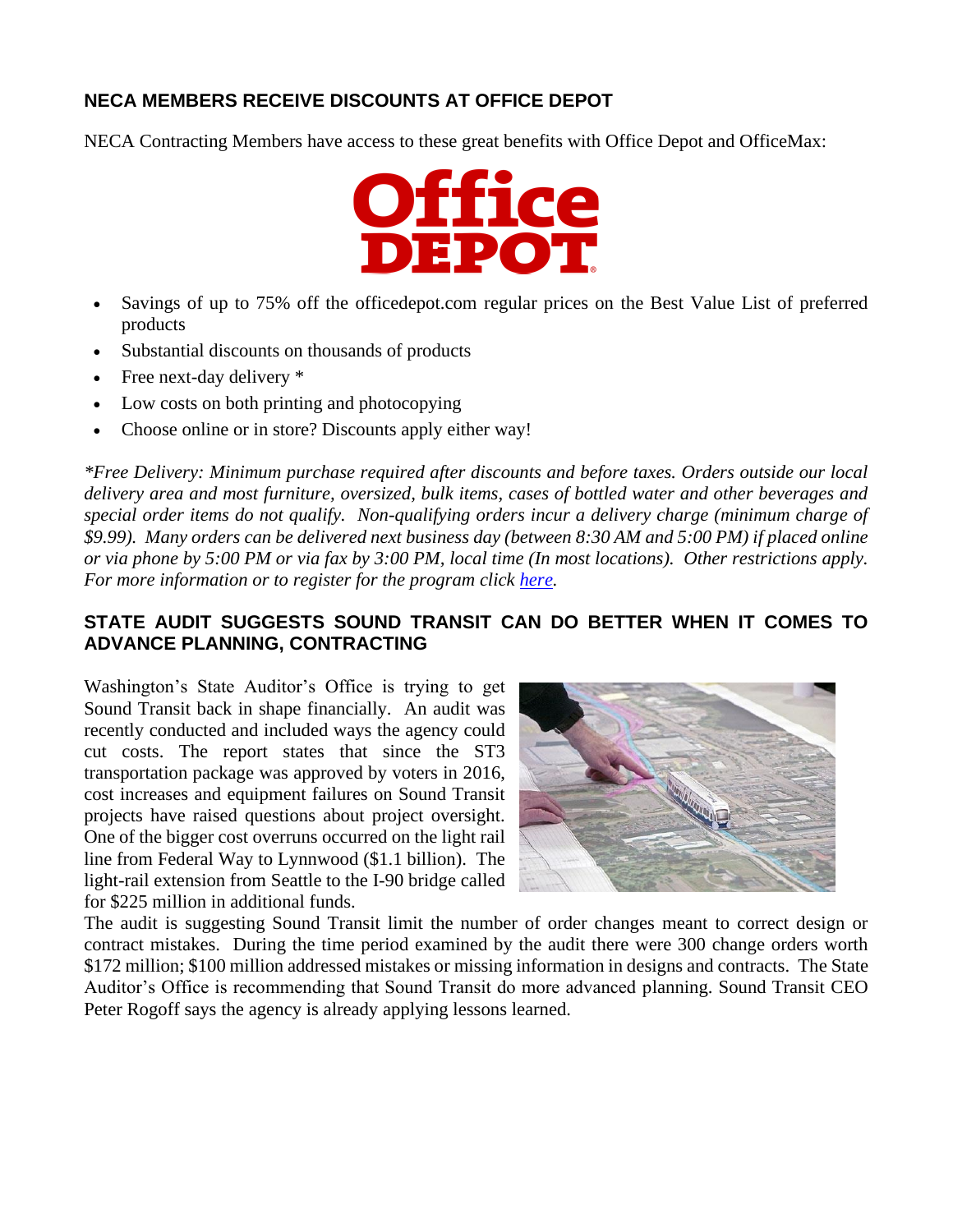## **INDEPENDENCE DAY – A COMMENTARY BY NEIL CAVUTO**

Independence Day. Let's consider for a moment what that means for you. You're independent to do what you want. Eat what you want. Drink as much as you want. You're independent to screw up your life or lead a very exemplary life. It's your call — your choice — your country. Your God-given right to make of your time on Earth what you want on this earth. What people forget is that key to the word independence is no dependence on anything or anyone to save you…from yourself. You're not dependent on a government to rescue you or a bureaucracy to coddle you or a program to steer you. No, in this country "you" guide "you." Now if this seems a little strange, it should — because that was the idea. It's far from the reality.

There are those among us convinced what we cannot get ourselves maybe the government can get for us. So, we become a little less independent and a lot more dependent on programs that cheapen our soul than challenge our spirit. And, with each protection granted, another independent verve slips. And we ask for more and consider of ourselves less. This Independence Day it would be wise to remember what our forefathers envisioned: A country of rebellious, zealous, over-achieving individualists, more inclined to dictate their own fortunes than have a government squander everyone else's.

**ON THIS DAY IN HISTORY 1958 –** Brazil defeats host nation Sweden 5-2 to win its first World Cup. Brazil came into the tournament as a favorite, and did not disappoint, thrilling the world with their spectacular play, which was often referred to as the "beautiful game."

The star of the tournament was an undersized midfielder named Edson Arantes do Nascimento,

known the world over as [Pelé.](https://www.biography.com/athlete/pele) Edson, the son of a professional footballer called Dodhino, was named for the American inventor, [Thomas Edison.](https://www.history.com/topics/inventions/thomas-edison) His mother, having watched her husband struggle to earn money in the game, discouraged Pelé from playing football. Pelé's will won out, and at 14 he was discovered by de Brito, a former Brazilian team member, who took the young scorer under his wing. Pelé earned his first shot with the national team at 16, and made his debut



on the international stage at the 1958 World Cup in Sweden at 17 years old.

In that year's Cup, Pelé did not make an appearance until Brazil's third group play match against the [Soviet Union,](https://www.history.com/topics/history-of-the-soviet-union) in which he set up a goal for Vava. His first goal came in the quarterfinal against Wales; it was the only goal Brazil scored in a 1-0 win. It was in the semifinal against France, though, that Pelé truly came into his own. As the crowd at Rasunda Stadium listened to the Sweden-West Germany game on their radios, Pelé put on a show of offensive brilliance against the second best team in the tournament. He scored three goals from his left side, and left the French team dumbfounded at their inability to contain a 17 year old. Pelé and Vava scored two goals each in the final. Upon receiving the Jules Rimet Cup as the best team in the world, the entire team wept.

Brazil went on to win the World Cup again in 1962 and 1970, which gave them the right to retain the Jules Rimet Cup permanently as the first country to win three World Cups. In 1999, the International Olympic Committee honored Pelé along with 10 others as one of the best athletes of the century.

\_\_\_\_\_\_\_\_\_\_\_\_\_\_\_\_\_\_\_\_\_\_\_\_\_\_\_\_\_\_\_\_\_\_\_\_\_\_\_\_\_\_\_\_\_\_\_\_\_\_\_\_\_\_\_